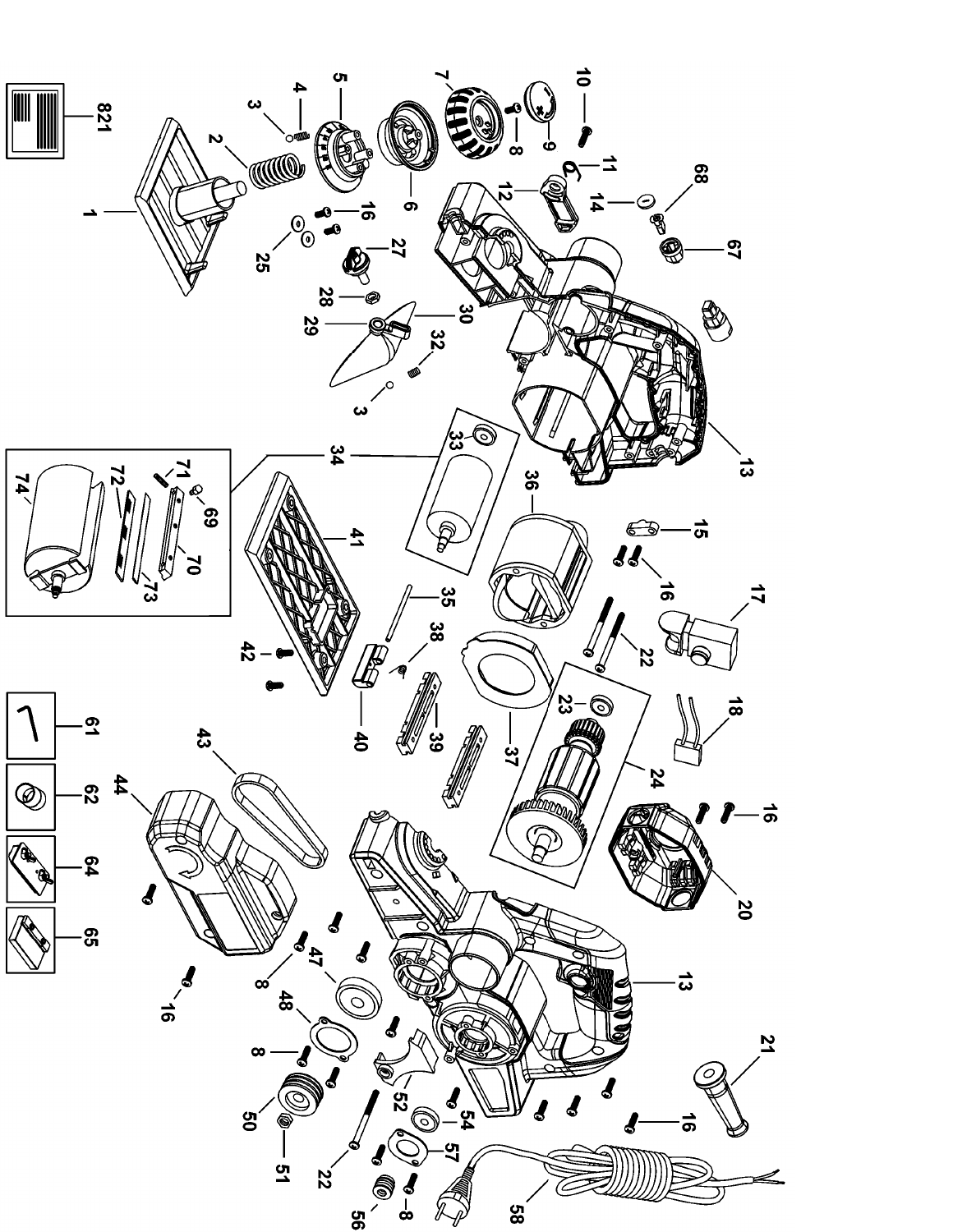## **Parts List for CE750-B2C Type 1**

| Item Number    | Part Number | Description               | <b>Qty Required</b> |
|----------------|-------------|---------------------------|---------------------|
| $\mathbf{1}$   | 5140101-33  | <b>FRONT SHOE</b>         | $\mathbf{1}$        |
| $\overline{2}$ | 5140101-34  | <b>SPRING</b>             | $\mathbf{1}$        |
| 3              | 5140101-35  | <b>STEEL BALL</b>         | $\overline{2}$      |
| $\overline{4}$ | 5140101-36  | <b>SPRING</b>             | $\mathbf{1}$        |
| 5              | 5140101-37  | <b>DIAL</b>               | $\mathbf{1}$        |
| 6              | 5140101-39  | <b>KNOB SET</b>           | $\mathbf{1}$        |
| $\tau$         | 5140101-40  | <b>KNOB COVER</b>         | $\mathbf{1}$        |
| $8\,$          | 5140101-41  | <b>SCREW</b>              | $\tau$              |
| 9              | 5140101-42  | <b>UPPER COVER</b>        | $\mathbf{1}$        |
| 10             | 5140101-43  | <b>SCREW</b>              | $\mathbf{1}$        |
| 11             | 5140101-44  | <b>SPRING</b>             | $\mathbf{1}$        |
| 12             | 5140101-45  | <b>BLADE SHIELD PLATE</b> | $\mathbf{1}$        |
| 13             | 5140101-46  | CLAMSHELL ASSY.           | $\mathbf{1}$        |
| 14             | 5140101-48  | <b>BRUSH COVER</b>        | $\overline{2}$      |
| 15             | 5140101-51  | <b>CORD CLAMP</b>         | $\mathbf{1}$        |
| 16             | 5140101-52  | <b>SCREW</b>              | 15                  |
| 17             | 5140101-54  | <b>SWITCH</b>             | $\mathbf{1}$        |
| 18             | 5140101-55  | <b>CAPACITOR</b>          | $\mathbf{1}$        |
| 20             | 5140101-56  | <b>MOTOR COVER</b>        | $\mathbf{1}$        |
| 21             | 5140101-57  | <b>CORD PROTECTOR</b>     | 1                   |
| 22             | 5140101-58  | <b>SCREW</b>              | 3                   |
| 23             | 5140101-59  | <b>BALL BEARING</b>       | 1                   |
| 24             | 5140101-60  | <b>ARMATURE ASSEMBLY</b>  | 1                   |
| 25             | 5140101-62  | <b>LOCK WASHER</b>        | $\overline{2}$      |
| 27             | 5140101-63  | <b>KNOB BAFFLE</b>        | 1                   |
| 28             | 5140101-64  | NUT M6                    | 1                   |
| 29             | 5140101-65  | <b>DUST SPANNER</b>       | $\mathbf{1}$        |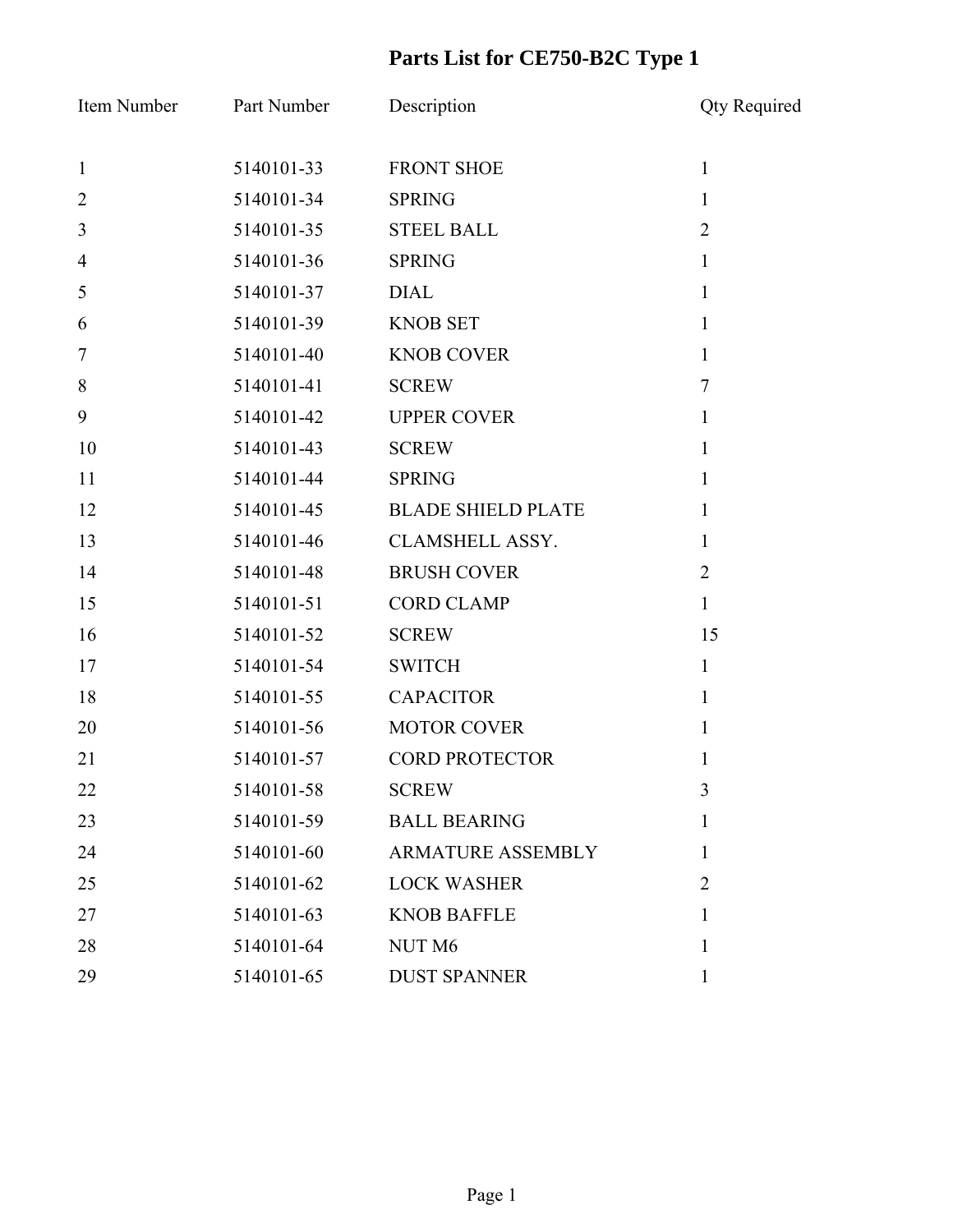## **Parts List for CE750-B2C Type 1**

| Item Number | Part Number | Description             | <b>Qty Required</b> |
|-------------|-------------|-------------------------|---------------------|
| 30          | 5140101-66  | <b>DUST DEFLECTOR</b>   | $\mathbf{1}$        |
| 32          | 5140101-36  | <b>SPRING</b>           | $\mathbf{1}$        |
| 33          | 5140101-59  | <b>BALL BEARING</b>     | $\mathbf{1}$        |
| 34          | 5140101-70  | <b>BLADE DRUM ASSY</b>  | $\mathbf{1}$        |
| 35          | 5140101-83  | <b>PIN</b>              | $\mathbf{1}$        |
| 36          | 5140101-84  | <b>FIELD</b>            | $\mathbf{1}$        |
| 37          | 5140101-86  | <b>BAFFLE</b>           | $\mathbf{1}$        |
| 38          | 5140101-87  | <b>SPRING</b>           | $\mathbf{1}$        |
| 39          | 5140101-88  | <b>REAR PLATE BAR</b>   | $\overline{2}$      |
| 40          | 5140101-89  | <b>REAR PLATE STAND</b> | $\mathbf{1}$        |
| 41          | 5140101-90  | <b>REAR SHOE</b>        | $\mathbf{1}$        |
| 42          | 5140101-91  | <b>SCREW</b>            | $\overline{4}$      |
| 43          | 5140101-92  | <b>BELT</b>             | $\mathbf{1}$        |
| 44          | 5140101-93  | <b>BELT COVER</b>       | $\mathbf{1}$        |
| 47          | 5140101-94  | <b>BALL BEARING</b>     | $\mathbf{1}$        |
| 48          | 5140101-95  | <b>BEARING PLATE</b>    | $\mathbf{1}$        |
| 50          | 5140101-96  | <b>DRIVE WHEEL</b>      | $\mathbf{1}$        |
| 51          | 5140101-97  | NUT M8                  | $\mathbf{1}$        |
| 52          | 5140101-98  | <b>BAFFLE</b>           | $\mathbf{1}$        |
| 54          | 5140101-99  | <b>BALL BEARING</b>     | 1                   |
| 56          | 5140102-00  | <b>DRIVE WHEEL</b>      | $\bf{l}$            |
| 57          | 5140102-01  | <b>BEARING PLATE</b>    | $\mathbf{1}$        |
| 58          | 5140102-03  | <b>CORDSET</b>          | 1                   |
| 61          | 5140102-08  | <b>SPANNER WRENCH</b>   | 1                   |
| 62          | 5140102-09  | <b>VACUUM ADAPTOR</b>   | $\mathbf{1}$        |
| 64          | 5140102-11  | <b>BLADE PLATE</b>      | 1                   |
| 65          | 5140102-12  | <b>ADJUSTING PLATE</b>  | $\mathbf{1}$        |